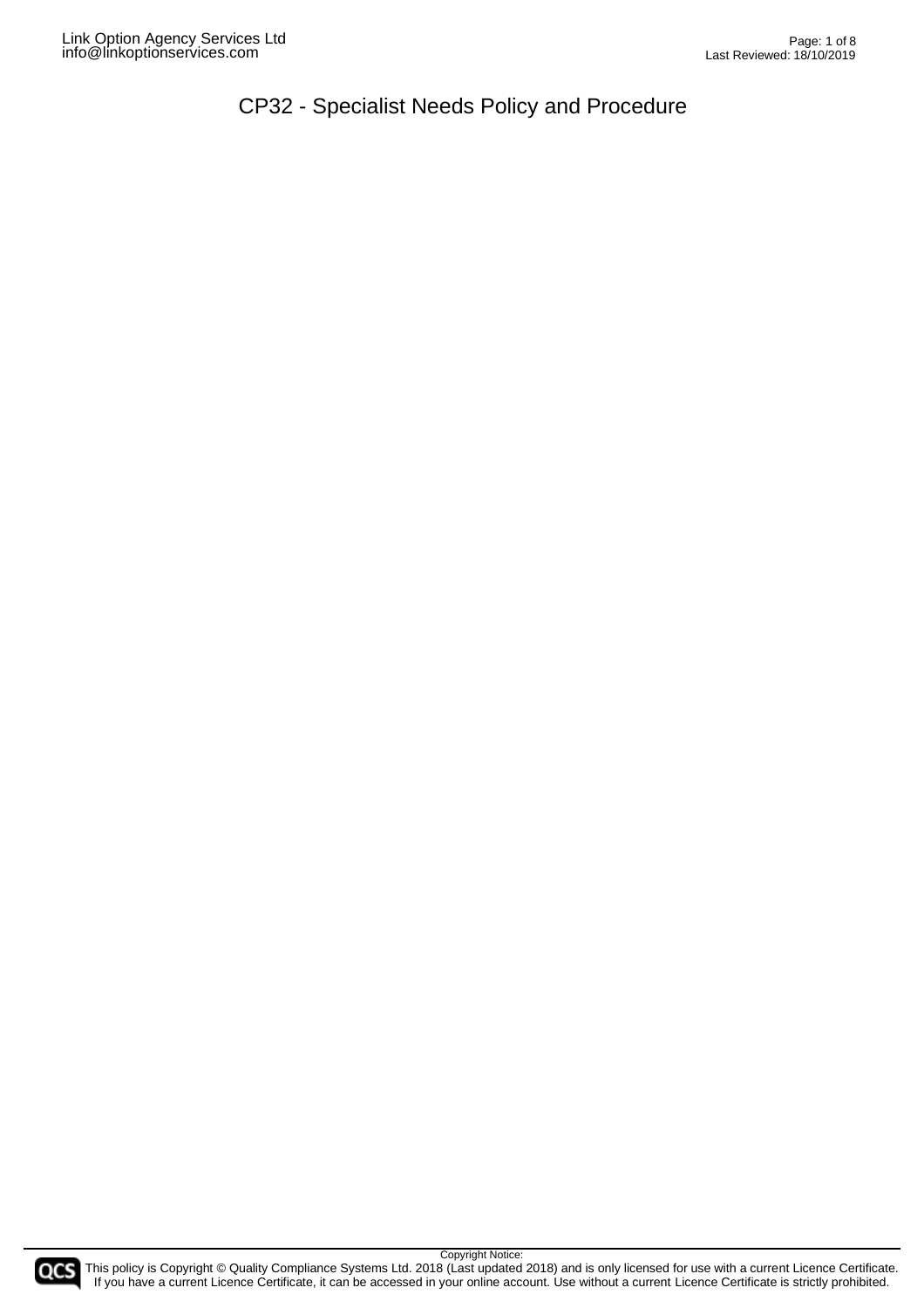This page is deliberately left blank



Copyright Notice: This policy is Copyright © Quality Compliance Systems Ltd. 2018 (Last updated 2018) and is only licensed for use with a current Licence Certificate. If you have a current Licence Certificate, it can be accessed in your online account. Use without a current Licence Certificate is strictly prohibited.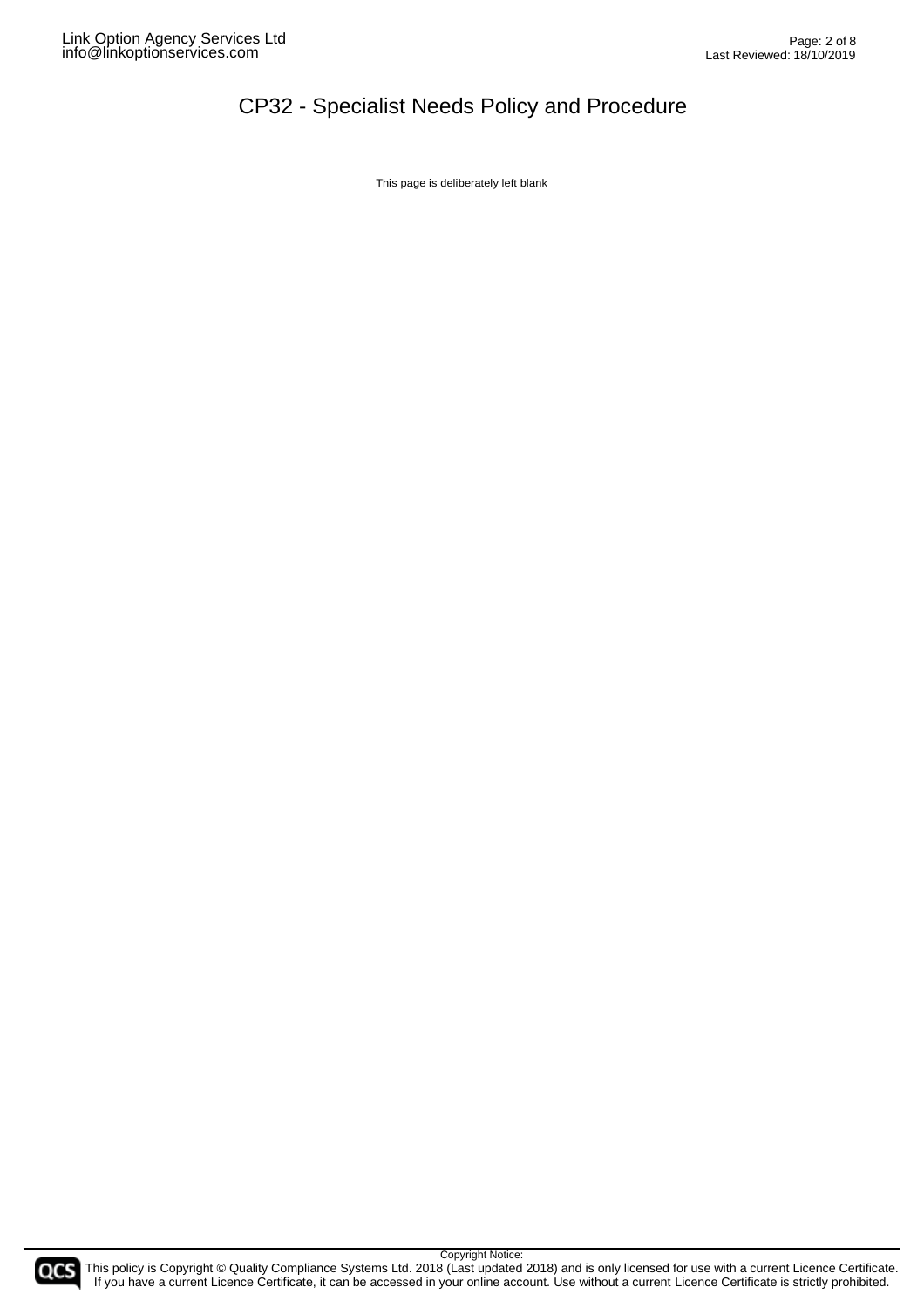# **1. Purpose**

**1.1** The purpose of this policy is to ensure that all Service Users with specialist needs have their Care needs met by knowledgeable, experienced, competent staff who use evidence-based best practice and who have access to specialist services' support and guidance.

This policy sets out the framework and expectations to achieve this purpose and to ensure that the needs of Service Users are recognised and satisfied.

| <b>Key Question</b> | Key Line of Enquiry (KLOE)                                                                                                                                                                         |
|---------------------|----------------------------------------------------------------------------------------------------------------------------------------------------------------------------------------------------|
| <b>SAFE</b>         | S2: How are risks to people assessed and their safety monitored and managed so<br>they are supported to stay safe and their freedom is respected?                                                  |
| <b>EFFECTIVE</b>    | E1: Are people's needs and choices assessed and care, treatment and support<br>delivered in line with current legislation, standards and evidence-based guidance to<br>achieve effective outcomes? |
| <b>EFFECTIVE</b>    | E2: How does the service make sure that staff have the skills, knowledge and<br>experience to deliver effective care and support?                                                                  |
| <b>RESPONSIVE</b>   | R1: How do people receive personalised care that is responsive to their needs?                                                                                                                     |
| WELL-LED            | W3: How are the people who use the service, the public and staff engaged and<br>involved?                                                                                                          |

**1.2** To support Link Option Agency Limited in meeting the following Key Lines of Enquiry:

**1.3** To meet the legal requirements of the regulated activities that Link Option Agency Limited is registered to provide:

- The Care Act 2014
- EqualityAct2010
- The Health and Social Care Act 2008 (Regulated Activities) Regulations 2014
- Health Professional Council (Legal Framework)
- The Medical Devices Regulations 2002
- Mental Capacity Act 2005
- Mental Capacity Act Code of Practice
- NursingandMidwiferyCouncil(NMC)Legislation

## **2. Scope**

**2.1** The following roles may be affected by this policy:

- Registered Manager
- Care staff
- **2.2** The following people may be affected by this policy:
	- Service Users
- **2.3** The following stakeholders may be affected by this policy:
	- Family
	- Advocates
	- Representatives
	- External health professionals



Copyright Notice: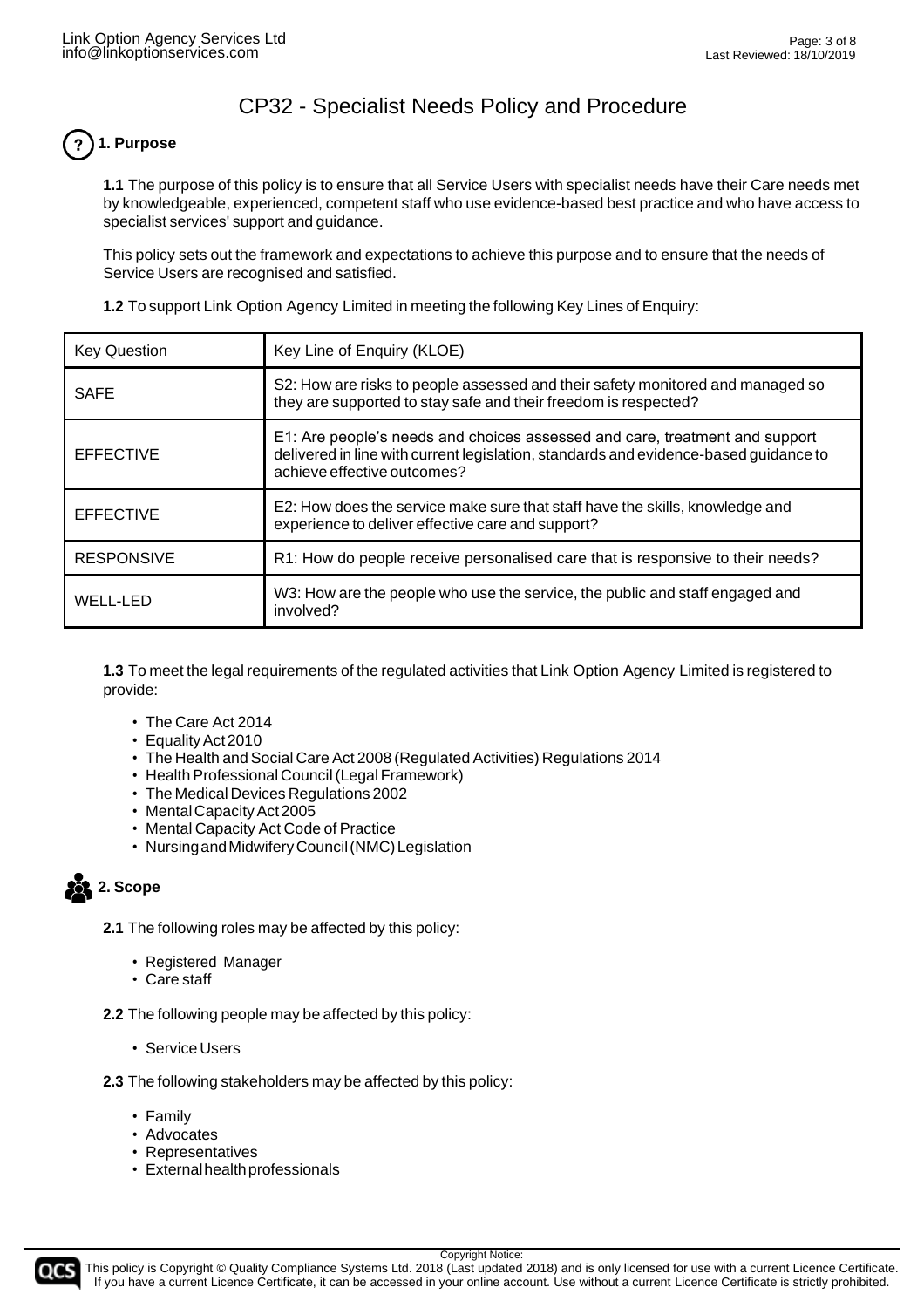# **3. Objectives**

**3.1** The objective of this policy is to ensure that the care needs of any Service User with specialist needs can be safely met by Link Option Agency Limited staff who are trained, knowledgeable and competent.

This policy, therefore, aims to provide clarity with regards to:

- Ensuring a robust assessment provides confirmation that needs can be met
- Record-keeping requirements, ensuring Service User involvement
- Staffeducation, training, and delegation

## **4.Policy**

**4.1** Link Option Agency Limited will take account of the following when considering accepting a Service User with specialist needs:

- Can Care be delivered safely to the Service User and without undue risk to the Service User, the staff or others?
- The acceptance by the Service User and each person involved in the Service User's Care of any risks relating to the care service
- It is the Service User's preferred choice
- The suitability, accessibility, and availability of alternative arrangements
- The extent of the Service User's needs (e.g. frequency of staff intervention required)
- The cost of providing the service of choice to ensure the best value and efficient use of resources to suitably meet the Service User's assessed care needs
- The psychological, social and physical impact on the Service User
- The Service User's human rights and the rights of their family
- Ensuring that staff have the appropriate skills, competence, and experience to deliver quality care
- Ensuring that there is a sufficient network of external healthcare professionals available to offer support andguidance

**4.2** Link Option Agency Limited will regularly review the needs of the Service User in order to establish that staff can accommodate those needs safely. Any changes in the Service User's condition that cannot be met safely will be responded to in a timely manner by accessing other healthcare professionals. Where services are commissioned by Luton Borough Council or Health Commissioners, discussion will take place with them as soon as Care needschange.

**4.3** All care delivered will be individualised and person-centred. Link Option Agency Limited will always seek to promote the Service User's independence in all aspects of care.

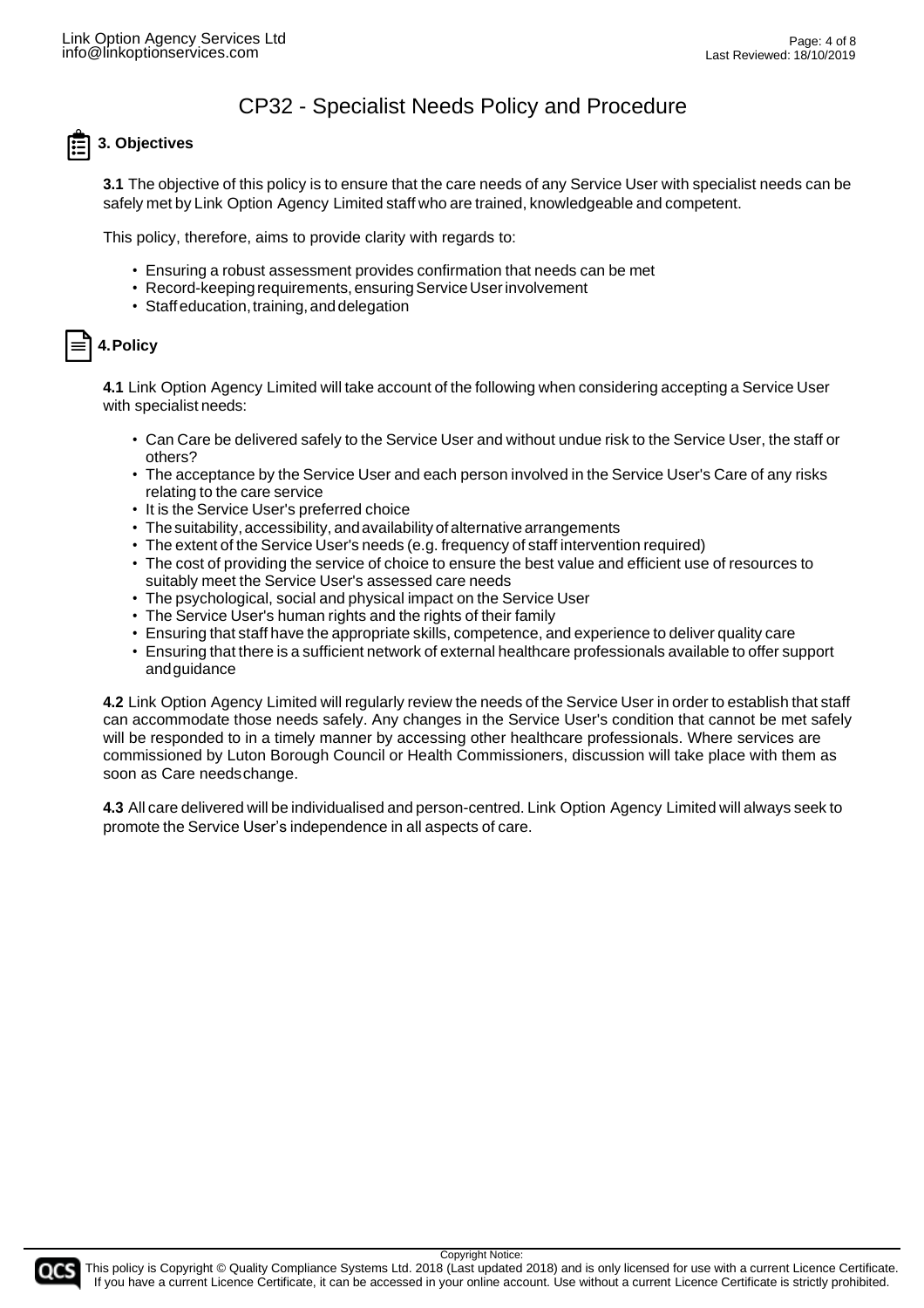# **5. Procedure**

#### **5.1 Care Assessment Planning**

Before the start of any Care service, consideration will be given as to whether or not Link Option Agency Limited can meet the individual specialist needs for that Service User:

- The person delegated to complete the pre-assessment should ensure the pre-assessment documentation is fully complete and be able to communicate the findings to HR Manager
- As well as gathering assessment information from the Service User and/or family members, staff should seek support from the Service User's care manager/social worker or other relevant healthcare professionals currently involved in their care
- HR Manager should then discuss the potential Service User with key staff who would be responsible for the Care of that individual if Care was agreed
- A joint decision should then be made that all staff are competent to meet the specialist needs for that Service User
- Before agreeing to starting a Care service, consideration must be given to ensuring that suitably skilled, competent and experienced staff are available to meet the needs of the Service User. Consideration should also be given to the sourcing and maintenance of any equipment needed, the impact on the dependency level/staffing level at Link Option Agency Limited and the access to healthcare professional support
- Staff should ensure that any equipment necessary to meet the needs of the Service User is available before the commencement of the care package. There should also be a supply of necessary medicinal products available until such time as further stock can be supplied

Care Plans must be available to clearly identify who is involved in the Service User's care, to identify how to access specialist support and equipment and indicate who to escalate concerns to if the condition of the Service User changes.

Funding arrangements must be in place as per the local terms and conditions of The Agency contract.

#### **5.2 Care Planning and Delivery of Care**

Every Service User will have a Care Plan in place detailing the ability of the Service User in relation to their specialist needs and the support required from staff to meet those needs.

This should include the following areas:

- The specialist need and how it affects the Service User
- The support staff required to meet the needs of the Service User
- Any equipment necessary to meet the specialist need and the responsibility of the staff (refer to the Management of Medical Devices Policy and Procedure)
- Any specialist healthcare professional contacts involved in the care of the Service User
- Reference to other records in place such as risk assessments, daily records, manufacturers' guidance etc.

Care Plans will be reviewed in accordance with the Care Plan Review Policy. The Service User and/or their family members (with the consent of the Service User) will be fully involved in the Care Plan review as far as is practicable to ensure that the Service User remains at the centre of Care decisions.

Any delegated duties to staff to meet specialist needs will be in line and in accordance with professional codes of conduct standards.

For transfers of care (emergency or planned), staff should ensure there is no delay in treatment due to the transfer and therefore should supply a sufficient amount of medicines and medicinal or other equipment in order to maintain care. A copy of the specialist needs Care Plan should be available for transfer or referenced within any transferdocumentation.

#### **5.3 PartnershipWorking**

Service Users with specialist needs may already have associated specialist healthcare professionals involved in their care.

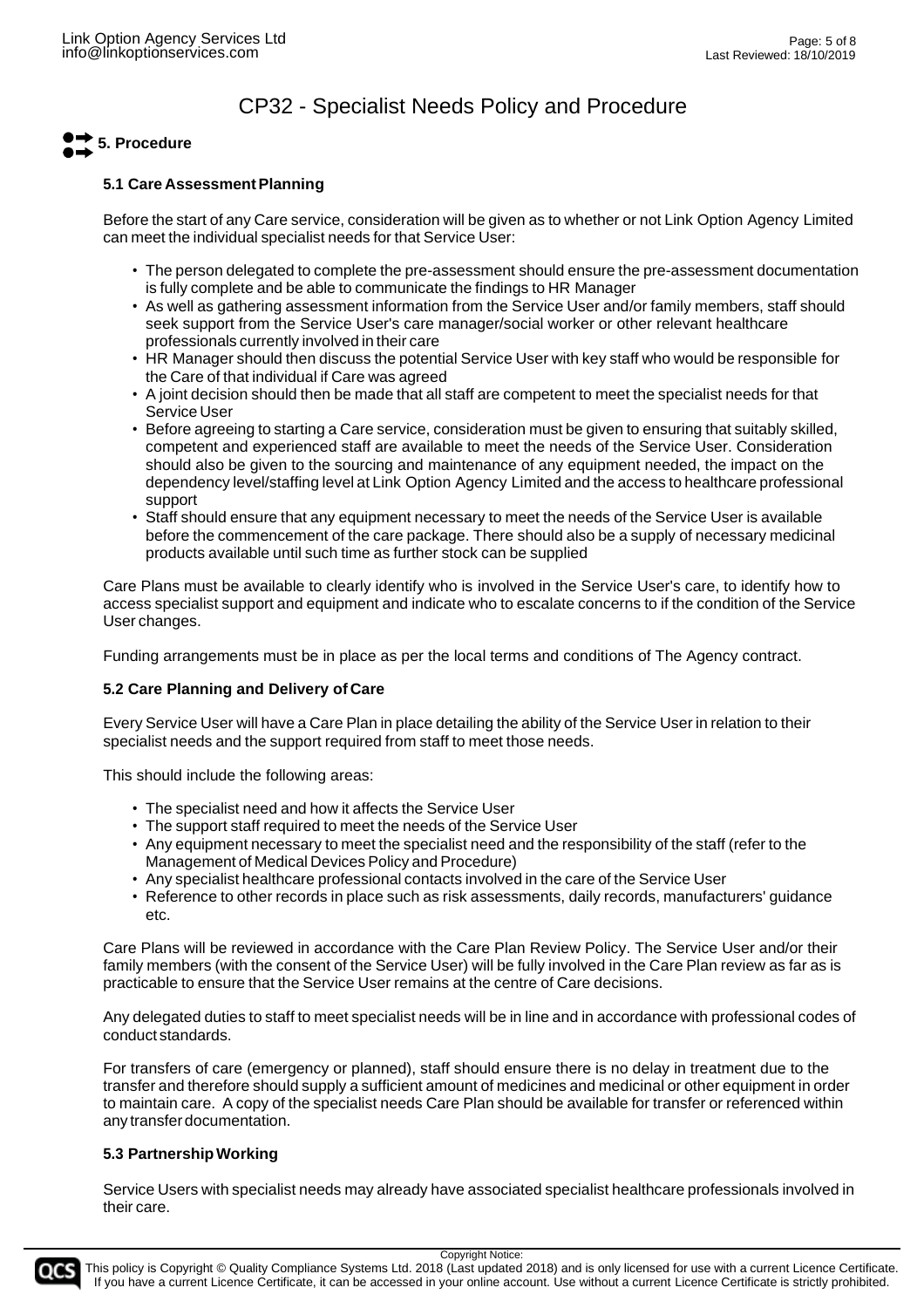Staff at Link Option Agency Limited will seek the support, advice, and guidance from any specialist healthcare professionals in a timely manner and refer any medical changes in the Service User to the Service User's GP in the firstinstance.

Staff will, at all times, ensure that they build up professional relationships in line with their professional codes of conduct to ensure continuity of care and a consistent approach to the delivery of care.

Any sharing of information will only be with the prior consent of the Service User, or in the best interest of the Service User in accordance with the Mental Capacity Act 2005.

The Data Protection Act will be adhered to at all times when discussing information regarding the Service User with other healthcare professionals.

Staff should refer to the GP and Visiting Professionals Policy and Procedure for guidance with the promotion of partnership working.

#### **5.4 Staff Training and Education**

Staff supporting Service Users with specialist needs will be provided with the appropriate training needed to meet the needs of the individual. HR Manager will source appropriate, credible training to ensure that staff are suitably skilled.

Staff will, at all times work, within their own professional codes of conduct and scope of competence and will be expected to seek further training as needed in order to meet the needs of the Service Users in their care.

In line with professional codes of conduct, staff will be expected to maintain their knowledge in any training provided and be able to demonstrate this through supervision, appraisal and any revalidation requirements (if necessary).

Link Option Agency Limited will ensure that training plans at Link Option Agency Limited reflect the needs of the Business and will be subject to ongoing review to ensure that they remain current and fit for the Service.

## **6. Definitions**

#### **6.1 Specialist Needs**

- Specialist needs may also be known as complex care needs
- Individuals who have specialist needs will have either a combination of multiple chronic conditions, mental health issues, medication-related problems, and social vulnerability or a condition which requires additional special training for staff to support that individual

#### **6.2 Codes of Conduct**

- A code of professional conduct is a necessary addition to any profession to maintain standards for the individuals within that profession to adhere to
- It ensures accountability, responsibility, and trust to the individuals that the profession serves

## **Key Facts -Professionals**

Professionals providing this service should be aware of the following:

- It is not uncommon for Service Users to have specialist needs on commencement of a care package, and over time, for dependency and complexity of care needs to change
- With specialist needs, it is necessary to be able to access other healthcare professionals for support, guidance and Care Plan management as needed. Therefore, staff must have the skills required for effective partnership working in order to achieve a united outcome, where the Service User is at the centre
- Staff must have the skills and be prepared to maintain those skills, competency and experience required to safely deliver care

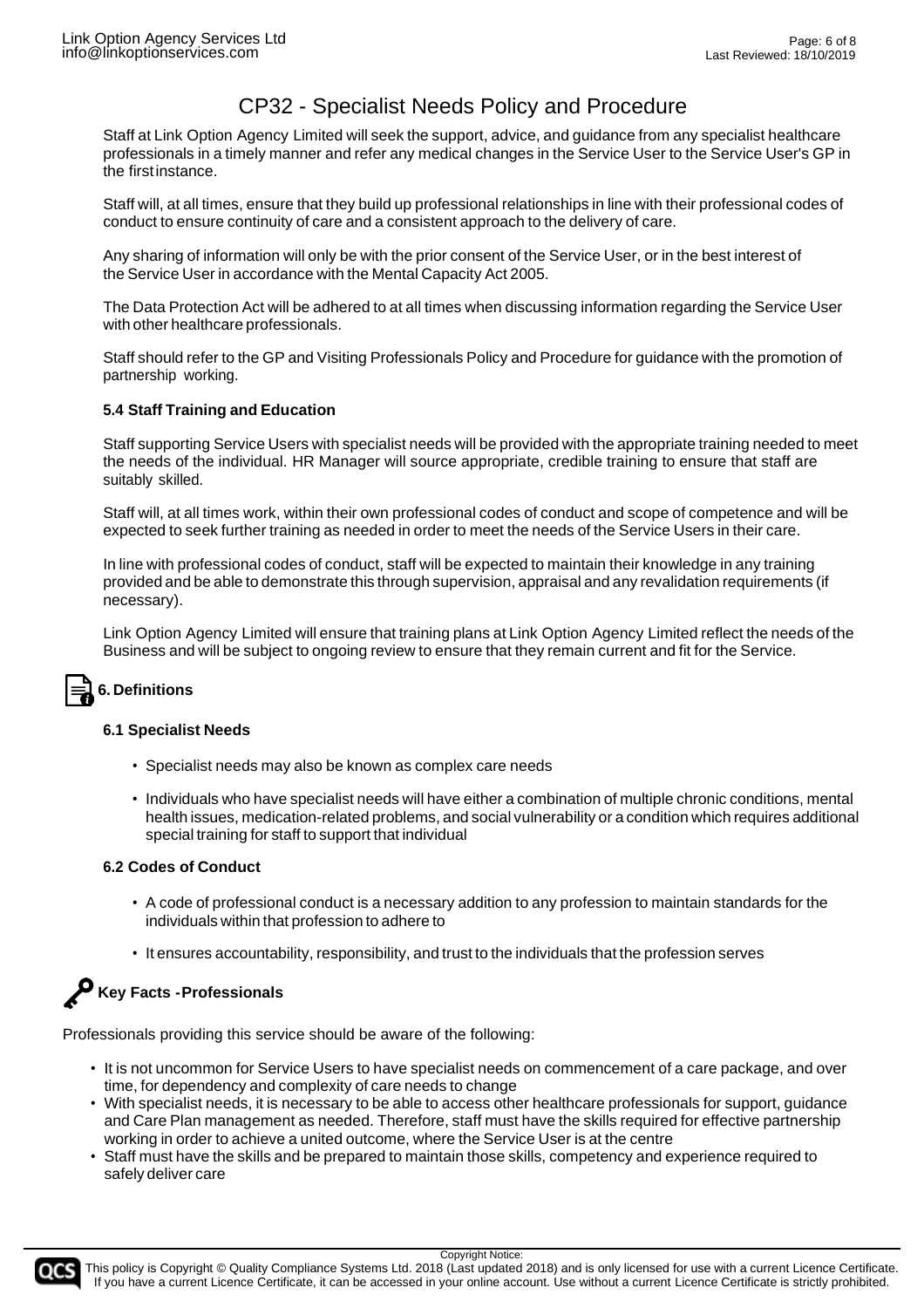# **Key Facts - People Affected by The Service**

People affected by this service should be aware of the following:

- You (or your family with your consent) will be fully involved in how you want your care to be delivered and what support you need
- For existing special needs that you may have, you can expect to have support provided from staff who are skilled, experienced and competent to help you
- You can expect to maintain access to any other healthcare professionals involved in supporting you with your condition.
- If your care needs change, staff will ensure that your Care Plans are reviewed (with you where possible) and that support is sought from specialist healthcare professionals as necessary

## **Further Reading**

As well as the information in the 'Underpinning Knowledge' section of the review sheet we recommend that you add to your understanding in this policy area by considering the following materials:

- **NICE** National Institute for Health and Care Excellence (NICE) provides a host of resources and best practice guidelines in relation to many long-term conditions and specialist needs: <https://www.nice.org.uk/>
- **SCIE - Home care providers** can refer to the following link for a video guide on the provision of home care for individuals with complex care needs: http://www.scie.org.uk/socialcaretv/video-player.asp?v=commissioning-for[older-people-with-complex-needs](http://www.scie.org.uk/socialcaretv/video-player.asp?v=commissioning-for-older-people-with-complex-needs)

# **Outstanding Practice**

To be 'Outstanding' in this policy area you could provide evidence that:

- Documentation reflects Service User involvement and Care Plans provide clear guidance to ensure a consistent deliveryofhigh-quality care
- Visiting health care professional feedback is used to monitor the effectiveness of this policy and review practice
- Themed audits take place to review the efficiency of meeting specialist needs at Link Option Agency Limited
- A rolling training programme is available for staff development that is reviewed periodically and as necessary to meet the changing needs of the Service User
- The wide understanding of the policy is enabled by proactive use of the QCS App